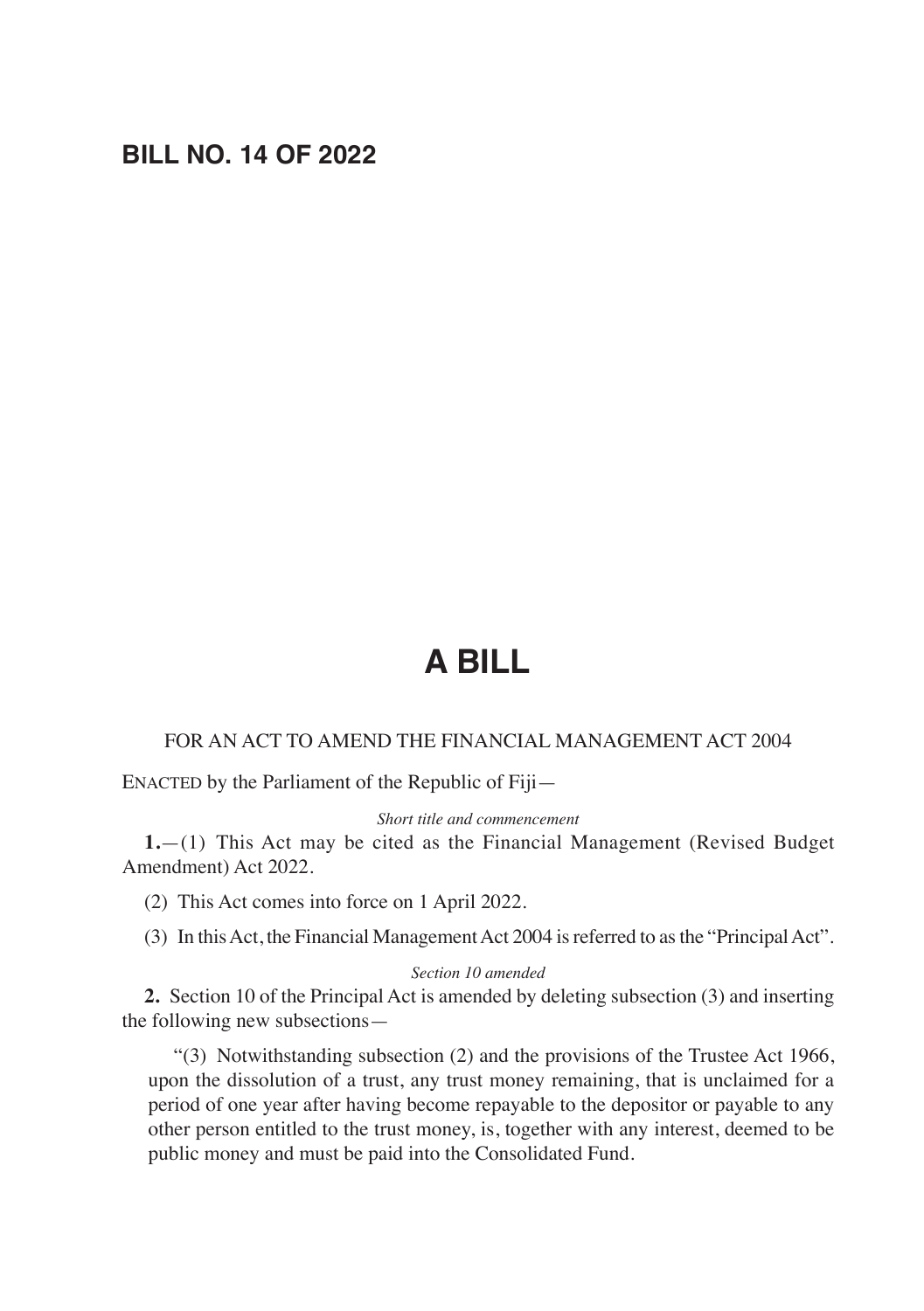## 2 *Financial Management (Revised Budget Amendment)*— *of* **2022**

(4) Notwithstanding subsection (2) and the provisions of the Trustee Act 1966, if a budget sector agency is unable to distribute money that is held by the budget sector agency on trust because the budget sector agency does not know—

- *(a)* who is, or may be, entitled to the trust money;
- *(b)* whether any person who is, or may be, entitled to the trust money is, or at any material date was, in existence;
- *(c)* whether any or all of the persons who are members of any class that is, or may be, entitled to the trust money are, or at any material date were, in existence; or
- *(d)* whether any such person in paragraphs *(b)* and *(c)* is alive or dead or where he or she is to be found,

the trust money is, together with any interest, deemed to be public money and must be paid into the Consolidated Fund.

(5) If any person claims any trust money which has been deemed to be public money under this section, and establishes a claim to the satisfaction of the permanent secretary responsible for finance, the money must be paid to that person out of the Consolidated Fund, without further appropriation than this Act.

(6) Other money within the meaning of this Act may, subject to the Finance Instructions, be paid into the Consolidated Fund.".

### *Consequential amendment*

**3.** Section 7 of the Financial Management (Amendment) Act 2021 is deleted.